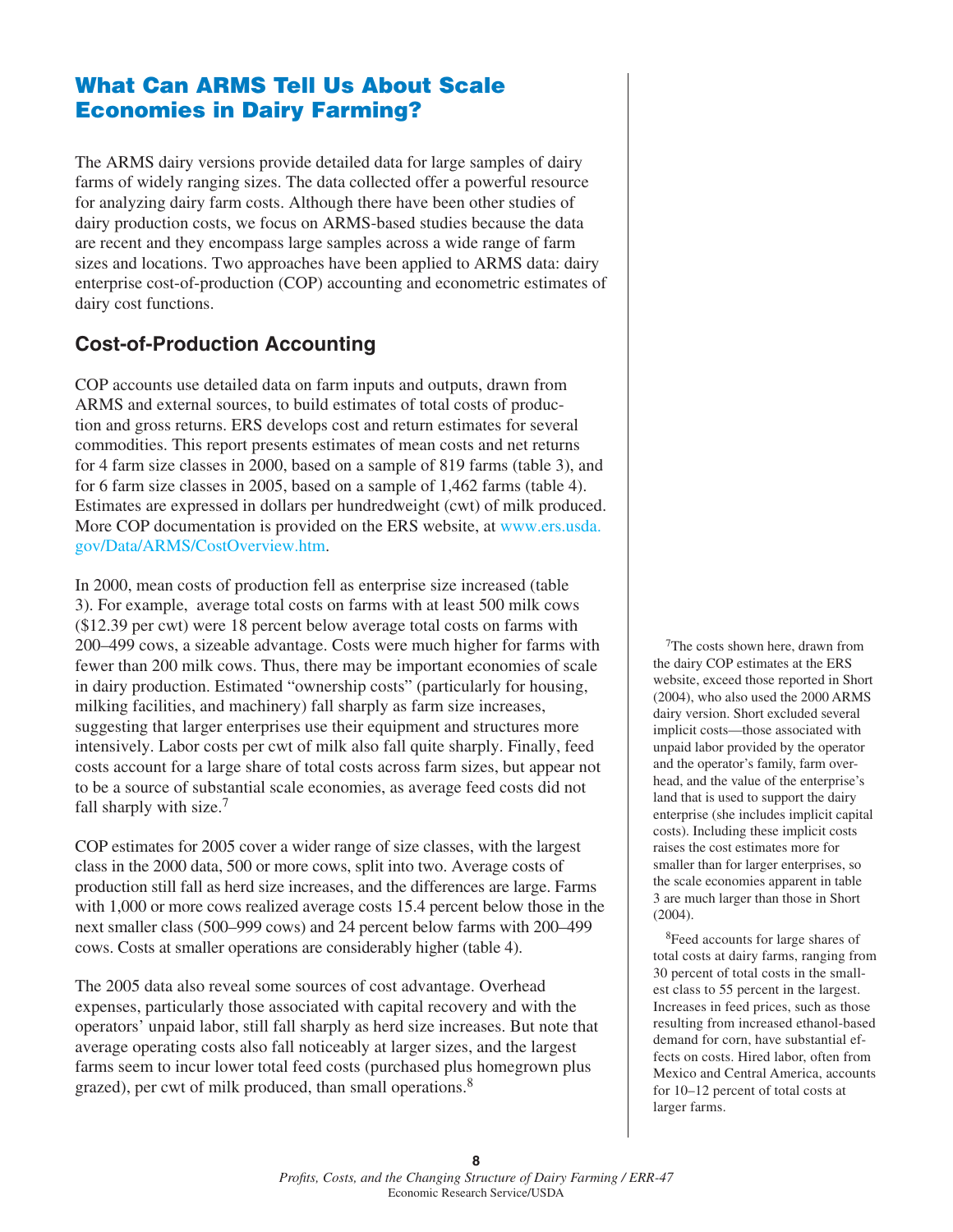### Table 3 **Dairy costs of production, by herd size, 2000**

|                            | Enterprise size (number of milk cows) |                           |         |        |
|----------------------------|---------------------------------------|---------------------------|---------|--------|
|                            | < 50                                  | 50-199                    | 200-499 | >499   |
| Mean herd size (milk cows) | 33                                    | 88                        | 313     | 955    |
| Output per cow (pounds)    | 14,932                                | 16,157                    | 17,420  | 17,326 |
|                            |                                       | Dollars per hundredweight |         |        |
| Total operating costs      | 11.61                                 | 9.75                      | 8.49    | 8.63   |
| All feed                   | 8.16                                  | 6.54                      | 5.83    | 6.17   |
| Total labor costs          | 11.90                                 | 6.04                      | 2.77    | 1.86   |
| Hired labor                | 0.32                                  | 1.01                      | 1.45    | 1.41   |
| Unpaid labor               | 11.58                                 | 5.03                      | 1.32    | 0.45   |
| Total ownership costs      | 6.88                                  | 5.08                      | 3.89    | 1.90   |
| Housing facilities         | 1.57                                  | 1.31                      | 1.14    | 0.48   |
| Milking facilities         | 1.33                                  | 0.66                      | 0.10    | 0.06   |
| Machinery                  | 2.26                                  | 1.43                      | 0.54    | 0.26   |
| Total costs                | 30.39                                 | 20.87                     | 15.15   | 12.39  |
| Gross value of production  | 15.74                                 | 14.68                     | 14.06   | 13.41  |
| Net returns                | $-14.65$                              | $-6.19$                   | $-1.10$ | 1.02   |

Source: ERS estimates, at www.ers.usda.gov/data/arms/CostOverview.htm Herd size refers to all dairy cows on an enterprise, including dry cows but excluding calves, heifers, and bulls. Gross value of production for the dairy enterprise includes milk, cull cattle sales, and other revenue generated by the dairy enterprise. Net returns are the difference between gross value of production and total costs.

#### Table 4 **Dairy costs of production, by herd size, 2005**

|                       |          | Enterprise size (number of milk cows) |         |         |         |        |
|-----------------------|----------|---------------------------------------|---------|---------|---------|--------|
|                       | < 50     | 50-99                                 | 100-199 | 200-499 | 500-999 | >999   |
| Mean herd size        | 35       | 69                                    | 133     | 295     | 666     | 2083   |
| Output per cow (lbs)  | 15,055   | 17,149                                | 18,228  | 19,487  | 20.719  | 20,195 |
|                       |          | Dollars per hundredweight             |         |         |         |        |
| Total operating costs | 12.30    | 12.94                                 | 11.51   | 11.31   | 11.07   | 9.74   |
| Purchased feed        | 3.60     | 3.75                                  | 4.12    | 5.00    | 5.64    | 5.99   |
| Homegrown feed        | 5.02     | 5.07                                  | 4.06    | 3.01    | 2.58    | 1.47   |
| Grazed feed           | 0.41     | 0.15                                  | 0.11    | 0.10    | 0.02    | 0.01   |
| Allocated overhead    | 17.79    | 12.56                                 | 9.31    | 6.61    | 5.00    | 3.85   |
| Hired labor           | 0.50     | 0.80                                  | 1.34    | 1.84    | 1.80    | 1.61   |
| Unpaid labor          | 10.60    | 6.10                                  | 3.13    | 1.34    | 0.54    | 0.17   |
| Capital recovery      | 5.26     | 4.56                                  | 3.89    | 2.55    | 2.03    | 1.66   |
| Total costs           | 30.09    | 25.50                                 | 20.82   | 17.92   | 16.07   | 13.59  |
| Gross value of prod.  | 17.87    | 17.56                                 | 17.20   | 17.25   | 16.56   | 16.54  |
| Net returns           | $-12.22$ | $-7.94$                               | $-3.62$ | $-0.67$ | 0.49    | 2.95   |

Source: ERS estimates, at www.ers.usda.gov/data/arms/CostOverview.htm

Herd size refers to all dairy cows on an enterprise, including dry cows but excluding calves, heifers, and bulls. Gross value of production for the dairy enterprise includes milk, cull cattle sales, and other revenue generated by the dairy enterprise. Net returns are the difference between gross value of production and total costs. Organic operations are excluded.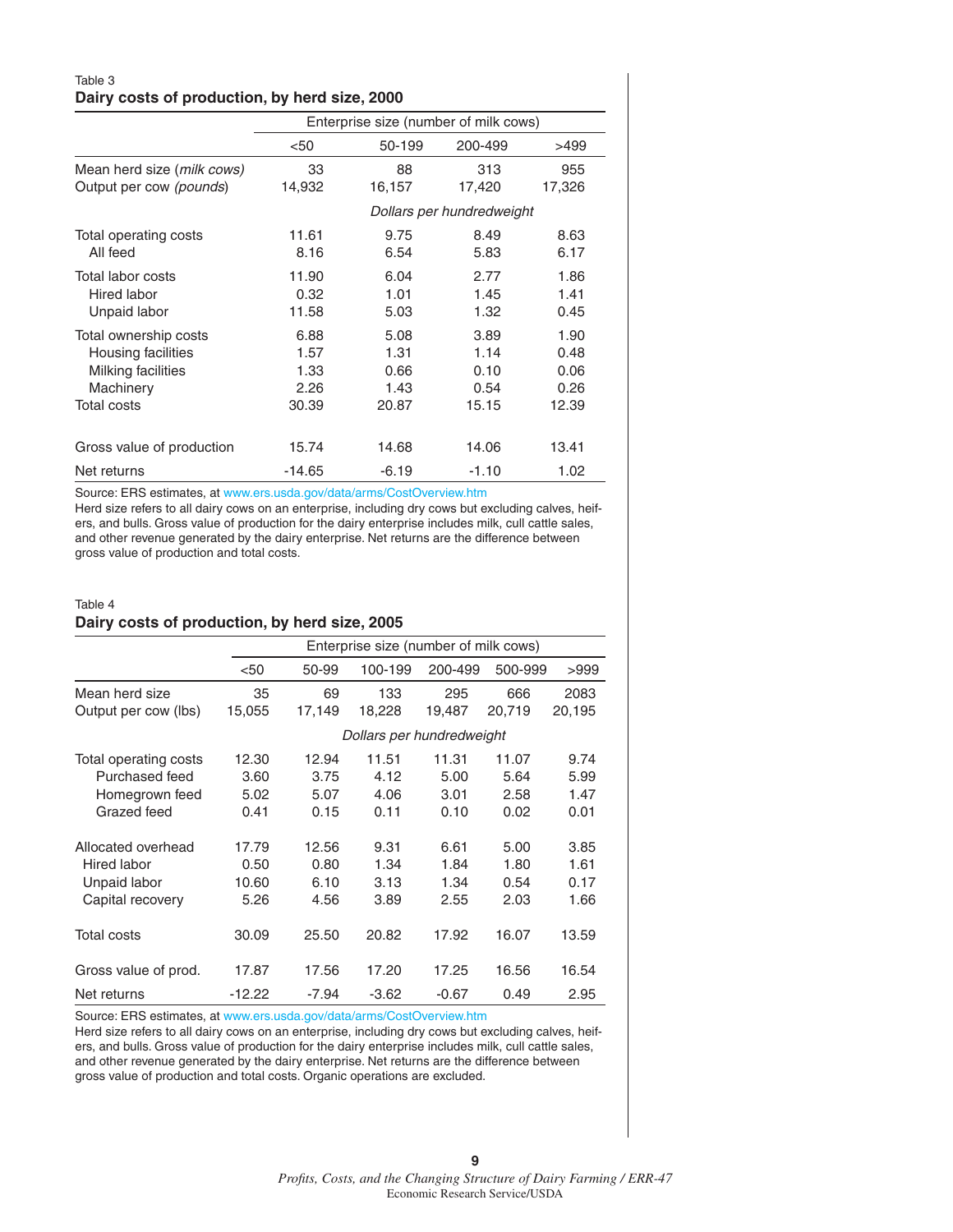# **Net Returns**

The gross value of production generated by the dairy enterprise includes payments from milk production, from sales of dairy animals, and from other sources (such as leasing of animals or space, dairy co-op patronage dividends, or the value of manure produced). Net returns are the difference between the gross value of production and total costs. Enterprises with positive net returns cover all costs, including costs of capital recovery.

Farms with at least 500 cows had positive net returns, on average, in 2000, while the three smaller classes had negative net returns (table 3). In 2005, farms with 500–999 cows had net returns of 50 cents per cwt of milk, while farms with at least 999 cows had net returns of nearly \$3 per cwt; the smaller classes again had negative net returns.

The estimates of net returns are based on national averages, and there is often a wide variation around average performance in agriculture. Some small operations may be exceptionally well-managed, while others may have below-average input prices or above-average product prices. As a result, even though small farms show losses on average, some can be quite profitable. For example, farms with 100-199 head had average net returns of -\$3.62/cwt in 2005, but 25 percent of them realized positive net returns, with the gross value of production exceeding total costs, including the opportunity costs of capital and operators' labor (fig. 3). Six percent of farms with 50–99 head earned positive net returns, as did 41 percent of farms in the 200–499 class.

Net returns drive entry and expansion decisions: farmers are unlikely to commit capital and labor to new projects that are unlikely to cover the costs of those decisions. But farms that are already in business and are considering whether to continue operating make another judgement. Those operators have already committed their equipment and structures, and that sunk capital may be an opportunity cost that is virtually zero—the salvage value. Capital

#### Figure 3

### **Profitable dairy enterprises were more common among large farms in 2005**

Percent of enterprises that are profitable



Source: ERS estimates, from 2005 ARMS dairy version.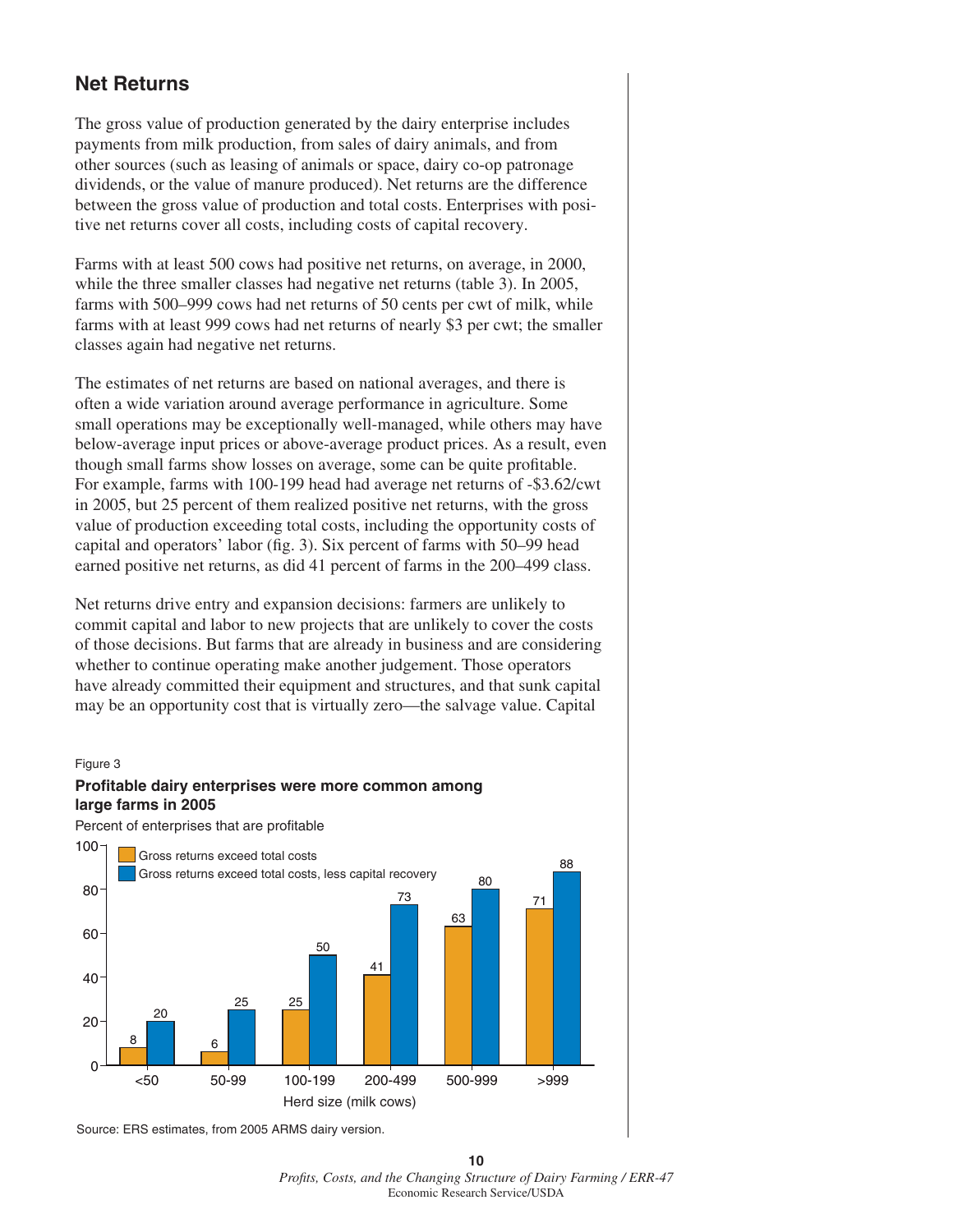recovery costs may, therefore, be irrelevant to the decision to continue operating. What matters in that case is not whether gross returns exceed total costs, but whether gross returns exceed the farm's operating costs, plus the opportunity costs of the operator household's labor.

To get at that measure, the share of farms whose gross returns exceed all costs except for capital recovery must be calculated. Fifty percent of farms with 100–199 cows meet that standard for profits, as do 25 percent of those with 50–99 cows and 73 percent of those with 200–499 cows (fig. 3). These farms will likely continue to operate because they cover their immediate costs, including the opportunity costs of operator labor.<sup>9</sup>

A substantial share of smaller dairy farms seems to earn enough from operations to keep operating, and in some cases to be quite profitable. But, on average, farms in smaller size classes are not covering the opportunity costs of their investment in capital and the operator's time. Correspondingly, large dairy farms are returning profits in excess of the owners' time and capital costs. The differences in estimated returns mirror the changes in structure production is shifting away from smaller farms, toward much larger dairy farms. Because many existing smaller operations are economically viable and will remain so for a long time, structural changes will play out over an extended period of time.

## **Looking to the Future: Expected Structural Changes**

The data show wide disparities in net returns across farm size classes, suggesting that structural shifts toward large operations will likely continue. We can use ARMS data to develop a forward-looking analysis of survival expectations among existing farms, as a check on the net returns findings. The 2000 and 2005 ARMS dairy versions asked respondents for the number of years that they expected their present operation to continue producing milk.<sup>10</sup>

Exit expectations have a strong inverse association with herd size. In the 2000 survey, over 30 percent of operators with under 100 cows expected their operation to end milk production by 2005, and over 50 percent by  $2010$ <sup>11</sup> By contrast, less than 4 percent of operators in the largest size class (500 or more cows) expected their operations to end milk production by 2005, and about 15 percent by 2010 (table 5).

The 2005 responses show the same strong inverse relationship. Nearly 36 percent of operations in the smallest size class, and over 25 percent in the 50–99 head class, expected to end milk production by 2010, with much higher shares expected to leave by 2015. In contrast, only 7 percent of the largest operations expected to close by 2010. The largest class is open-ended (1,000 or more head), and exit expectations are inversely related to size within the class as well, with exit expectations concentrated among operations with less than 2,000 head (28 percent of operations with 1,000–1,999 head expect to close by 2015, compared to 10 percent of those with 2,000 or more). The survey responses support the implications for structural change based on costs and returns—while many small dairy farms are economically

<sup>9</sup>However, if capital is not replaced, then the costs of maintaining it are likely to increase over time, leading to higher operating costs.

10Respondents could choose among six answers: less than a year, and 1, 2–5, 6–10, 11–19, and more than 20 years. The question emphasizes the operation instead of the operator, so transfer of the operation from father to son would not elicit a shutdown response.

<sup>11</sup>Cow inventories among farms with less than 100 cows actually fell by 26 percent between 2000 and 2005. That number reflects exit by farms operating in 2000 and entry by new farms.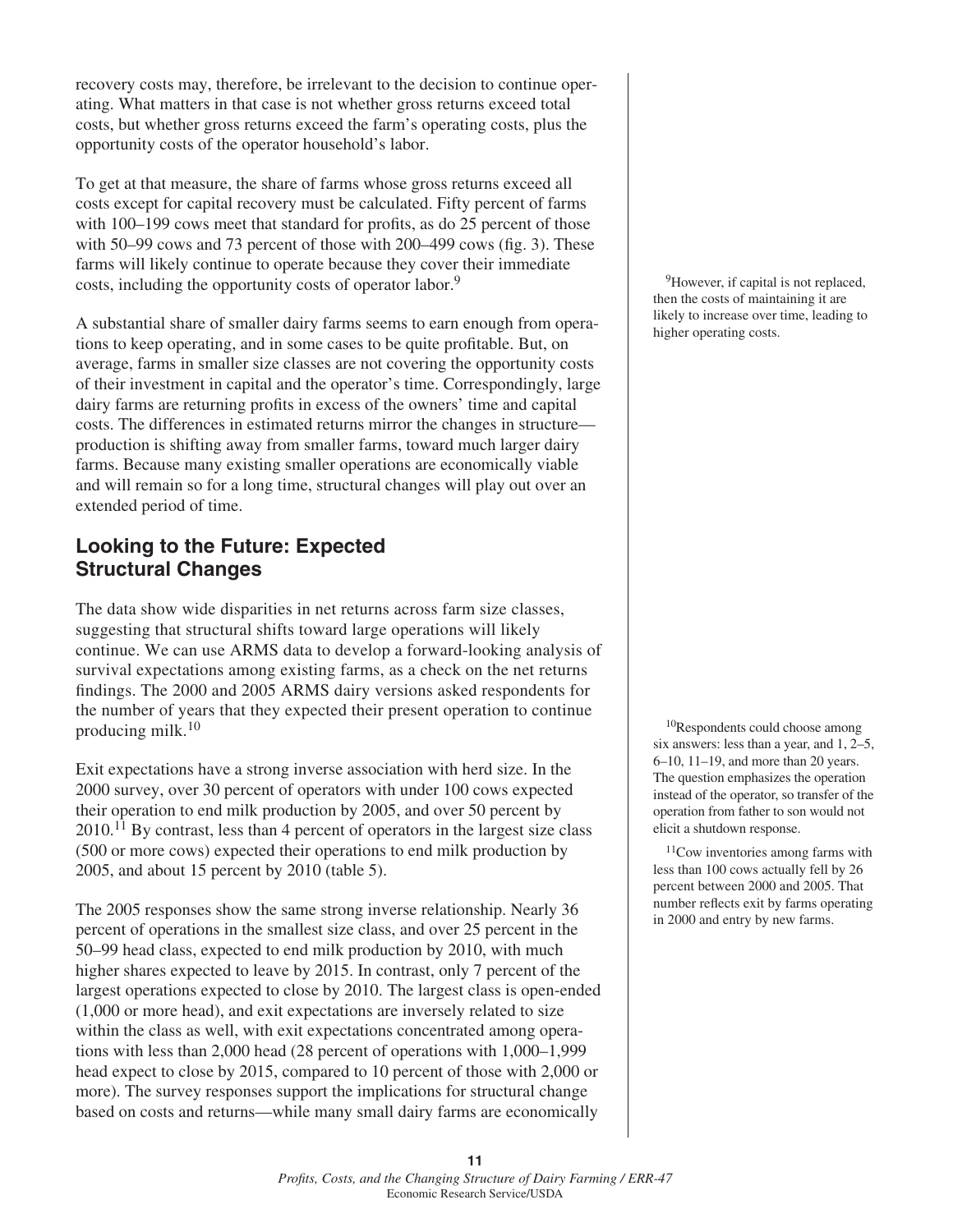### Table 5 **Prospective exit by dairy farms**

|                  |                     | Percent of operations ending production: |                 |  |
|------------------|---------------------|------------------------------------------|-----------------|--|
| Herd size        | Sample observations | Within 5 years                           | Within 10 years |  |
| 2000 ARMS        |                     |                                          |                 |  |
| $1 - 49$         | 54                  | 39.0                                     | 59.0            |  |
| 50-99            | 416                 | 30.7                                     | 57.0            |  |
| 100-199          | 186                 | 21.4                                     | 47.0            |  |
| 200-499          | 87                  | 13.9                                     | 35.2            |  |
| >499             | 76                  | 3.7                                      | 15.5            |  |
| <b>2005 ARMS</b> |                     |                                          |                 |  |
| $1 - 49$         | 164                 | 35.5                                     | 69.5            |  |
| 50-99            | 289                 | 26.1                                     | 48.2            |  |
| 100-199          | 347                 | 18.5                                     | 43.1            |  |
| 200-499          | 336                 | 10.3                                     | 29.3            |  |
| 500-999          | 179                 | 8.2                                      | 20.7            |  |
| >999             | 147                 | 7.4                                      | 22.0            |  |

Source: Agricultural Resource Management Survey (ARMS), 2000 and 2005 dairy versions. Tabulation of responses to the question "How many more years do you expect this operation to continue producing milk?" Respondents chose among less than 1 year, 1 year, 2-5 years, 6-10 years, 11-19 years, and 20 or more years. Organic operations are excluded.

viable and will remain in business, many others will exit, and production will continue to shift to large farms.

Milk prices can fluctuate sharply. The average farm-level milk price in 2005 was \$15.14 per hundredweight. Prices fell to \$12.90 in 2006 before rising to hit \$20 in June 2007. In turn, this year's sharp price increases were driven by increased world demand for dry dairy products, lowered production subsidies in some countries, and ethanol-fueled increases in feed prices. At the prices realized in summer 2007, more small and midsized dairies will be financially viable. But milk demand and milk prices will continue to fluctuate, and the cost relationships outlined here have not been fundamentally altered. Larger operations still have substantial cost advantages, and shifts of production to larger operations will place downward pressure on industrywide costs and prices, thus offsetting some of the impact of any long-term increases in feed expenses.

### **Behind Net Returns: Revenues and Farm Size**

The prices that farmers receive for their milk vary by region and are higher in those regions with more small operations. For example, milk prices ranged from around \$14.00 per cwt in California and Idaho, where production is concentrated in large farms, to \$15.60 in Wisconsin, \$15.90 in New York, and \$16.90 in Pennsylvania, where small farms still predominate (using 2005 USDA/NASS data on average annual prices received, for all milk). Revenues from milk sales account for most of the gross value of dairy production—89 percent, on average, across all 2005 sample farms—with revenues from the sale of dairy animals accounting for most of the remainder. Hence, the gross value of dairy production varies systematically across size classes, with smaller operations holding an advantage.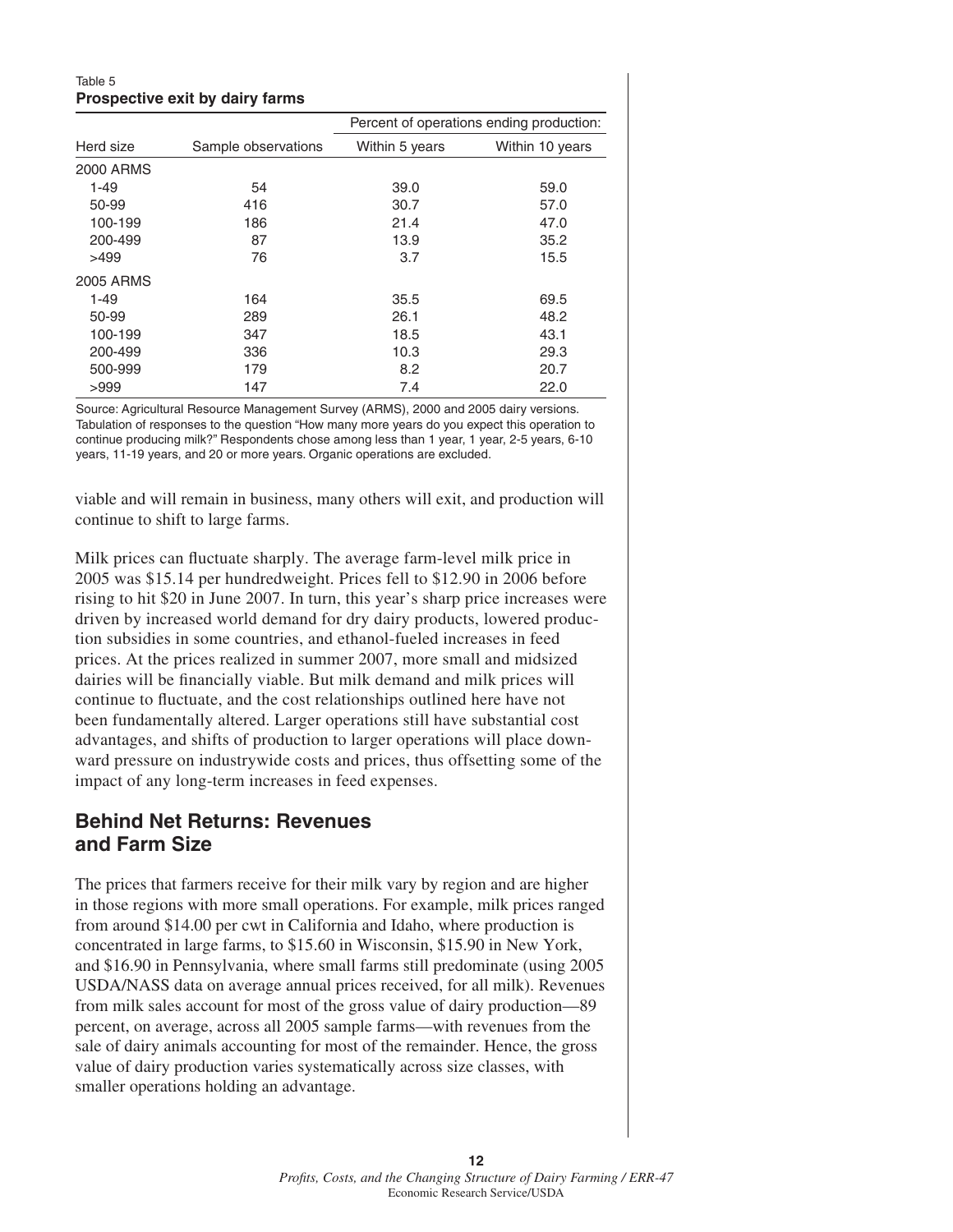While milk prices tend to be higher in regions with smaller dairies, the variation in prices received across regions is far lower than the variation in costs across farms of different sizes. As a result, the price advantage that small farms gain by operating in Pennsylvania or Wisconsin will rarely be enough to offset their cost disadvantages. In addition, large dairy farms that locate in regions with higher prices can gain that revenue advantage and still realize scale economies. While the pattern of prices may have allowed some small and midsize producers to stay in operation longer, size-related price and revenue differences are much smaller than the cost differences that appear to be driving structural change.

Gross value of production does not include government payments. The 2002 farm bill introduced countercyclical payments under the Milk Income Loss Contract (MILC) program; farmers could receive direct payments in months when market prices fell below a target level. Specifically, the payments were equal to 45 percent of the difference between \$16.45 and the reference market price for milk (the Federal Milk Marketing Order Class 1 price at Boston), when the reference price was lower. The program expired in September 2005, and was extended by Congress for 2 years, with payments reduced to 34 percent of the difference between the target and reference prices.

Payments are restricted to the first 2.4 million pounds of production on a farm. While farms of all sizes are eligible for payments, total annual payments are capped at the amount that would be provided to a producer with a herd of about 120 cows (at 2006 average milk yields). MILC payments therefore provide substantially more support, as a proportion of gross receipts, to smaller operations.<sup>12</sup> Payment rates on eligible production have ranged as high as \$1.82 per cwt (in April 2003), but remained at zero for most of 2005, as the reference price remained above the target. While government payments under the MILC program are concentrated on small dairy operations, net returns at most small dairies remain negative even after accounting for MILC payments.

Because many small dairy farms operate near the margin of viability, enhanced revenues—from higher product prices, countercyclical support, or value-added activities such as agri-tourism or cheese-making—may sustain these operations. Other small operations may be able to adopt production technologies, such as managed grazing, that lead to lower gross returns, but substantially lower costs. Still others have turned to organic production, which offers higher milk prices (along with higher feed costs). Regardless, continued shifts of production to larger enterprises will place downward pressure on conventional milk production costs and prices, and that will impose powerful competitive pressures on small operations and on alternative products and production technologies.

## **Behind Net Returns: Estimates of Unpaid Labor Expenses**

One major component of the small farm cost disadvantage is the opportunity cost of unpaid labor provided by operators and their families (table 4), which forms a much higher share of total costs in small farms than in large. Because our estimates of unpaid labor expenses loom large in cost differences, we examine the estimates more closely.

12The Government also sets a support price for milk. However, the support price has generally remained below market prices in recent years and, since it applies to all producers, it does not favor smaller operators. See Miller and Blayney (2006) and U.S. Department of Agriculture (2004) for analyses of dairy pricing and policy.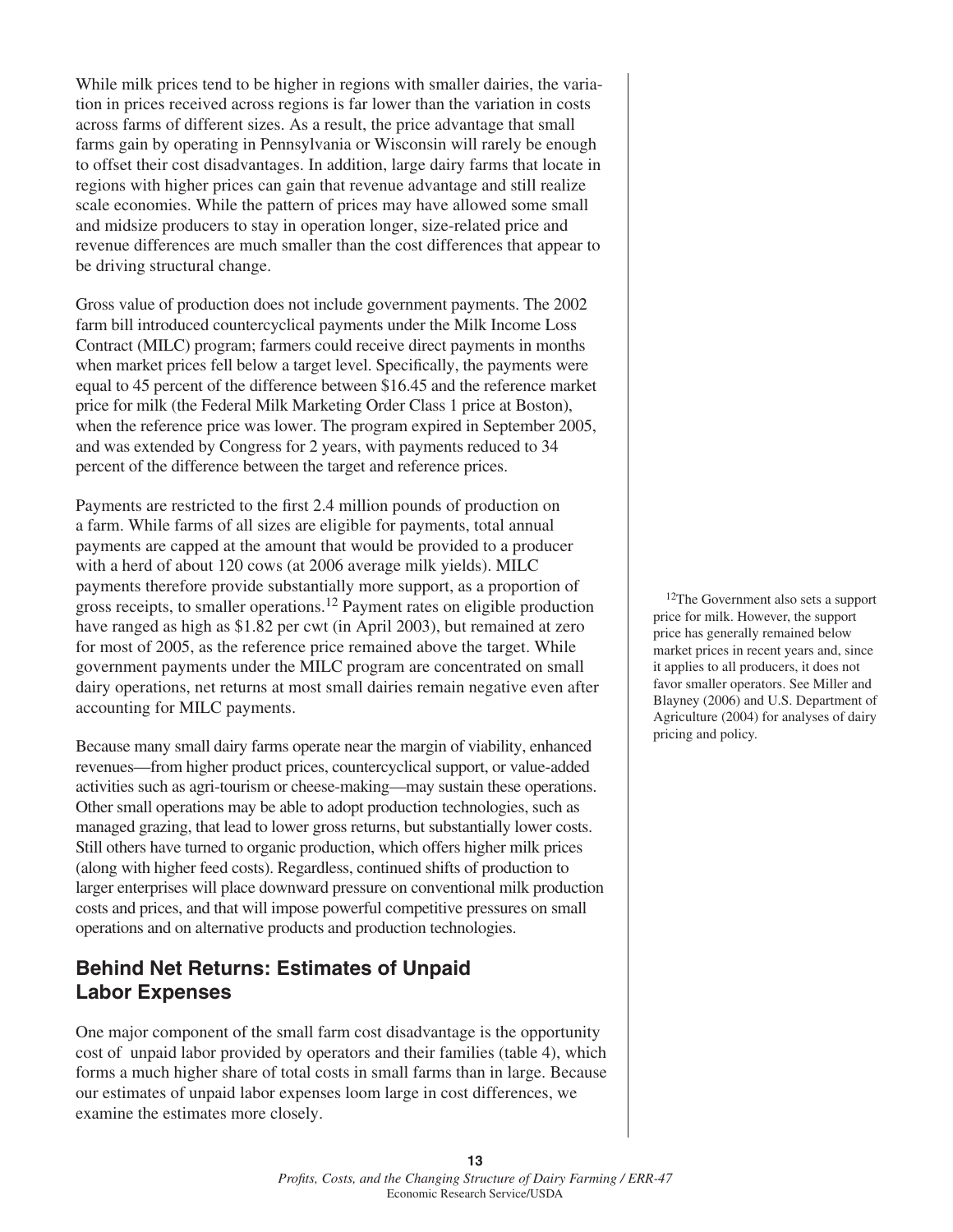Unpaid labor expenses reflect the amount of unpaid labor provided, and the implicit opportunity cost of that labor. The ARMS questionnaire obtains information on unpaid hours provided by the principal operator, other operators, family members, and others. Total unpaid hours do not vary greatly with herd size and, as a result, unpaid hours per cwt of milk produced fall sharply as the volume of milk produced on the farm increases (table 6).

The opportunity cost of unpaid labor is based on the off-farm labor earnings of all farm households (El-Osta and Ahearn, 1996). Version 1 of the ARMS ascertains annual hours worked off-farm, and off-farm wages and salaries earned, by responding principal operators and their spouses. ERS analysts then use statistical regression analyses to identify how hourly off-farm earnings for all farm operator households vary, for operators and for spouses, by age, education, and location.13 The results can then be used to estimate the off-farm wages that dairy operators and spouses—with specified age, education, and location characteristics—gave up by working on the dairy enterprise instead of off the farm.14

Estimated opportunity costs of off-farm labor varied across dairy farms in the 2005 survey, depending on location, the shares of total unpaid hours provided by operators and by spouses, and their ages and education. The mean off-farm hourly wage applied to dairy enterprises was estimated to be \$17.58 per hour, and it varied from \$15.08 at the 10th percentile (10 percent of farms had lower values) to \$20.74 at the 90th percentile. It also varied systematically across farm sizes, from a mean of \$16.85 among farms in the smallest size class to \$20.55 in the largest class (table 6). Even though the estimated opportunity cost of unpaid labor was higher in the larger farms, the cost of unpaid labor per cwt of milk produced was much higher at smaller farms because they use much more unpaid labor per cwt.

Small farm production costs look more competitive with large farms if the opportunity cost of unpaid labor is ignored, if the earnings that unpaid labor could have obtained off the farm are lower, or if lower unpaid hours are reported. In turn, some small dairy operators may continue to operate, even at an estimated loss, because they are willing to accept less than they can earn in nonfarm employment. However, even with substantial changes in the estimated opportunity costs of off-farm labor, small dairy farms' costs would still, on average, be well above large farm costs and fall well below small farm revenues. For example, suppose

#### Table 6 **Drivers of unpaid labor expenses, 2005**

|                                           | Enterprise size (number of milk cows) |                |                |                |                |                |
|-------------------------------------------|---------------------------------------|----------------|----------------|----------------|----------------|----------------|
|                                           | $50$                                  | 50-99          | 100-199        | 200-499        | 500-999        | >999           |
|                                           | Annual means, by size class           |                |                |                |                |                |
| Production ( <i>cwt</i> )<br>Unpaid hours | 5,213                                 | 11.828         | 24.218         | 57,539         | 138.071        | 420.665        |
| Principal operator<br>All                 | 2,376<br>3,339                        | 3.095<br>4,190 | 3.124<br>4,372 | 3.111<br>4.111 | 3.150<br>3,742 | 2,987<br>3,450 |
| Hours/cwt                                 | 0.64                                  | 0.35           | 0.18           | 0.07           | 0.03           | 0.008          |
| Mean hourly wage $(\mathcal{S})$          | 16.85                                 | 17.50          | 17.58          | 18.89          | 19.53          | 20.55          |

Sources: Production and hours, as reported in Agricultural Resource Management Survey, 2005, version 4 (dairy). Mean hourly wage, imputed by ERS on the basis of statistical analysis of offfarm earnings reported in 2005 ARMS, version 1. Organic operations are excluded.

<sup>13</sup>The analysis also accounts for the decision to work off the farm, thus taking account of the additional information that can be obtained by including those who do not work off the farm.

14Some unpaid labor hours are provided by family members who are under 16. ERS values the opportunity cost of their labor at the minimum wage in their State.